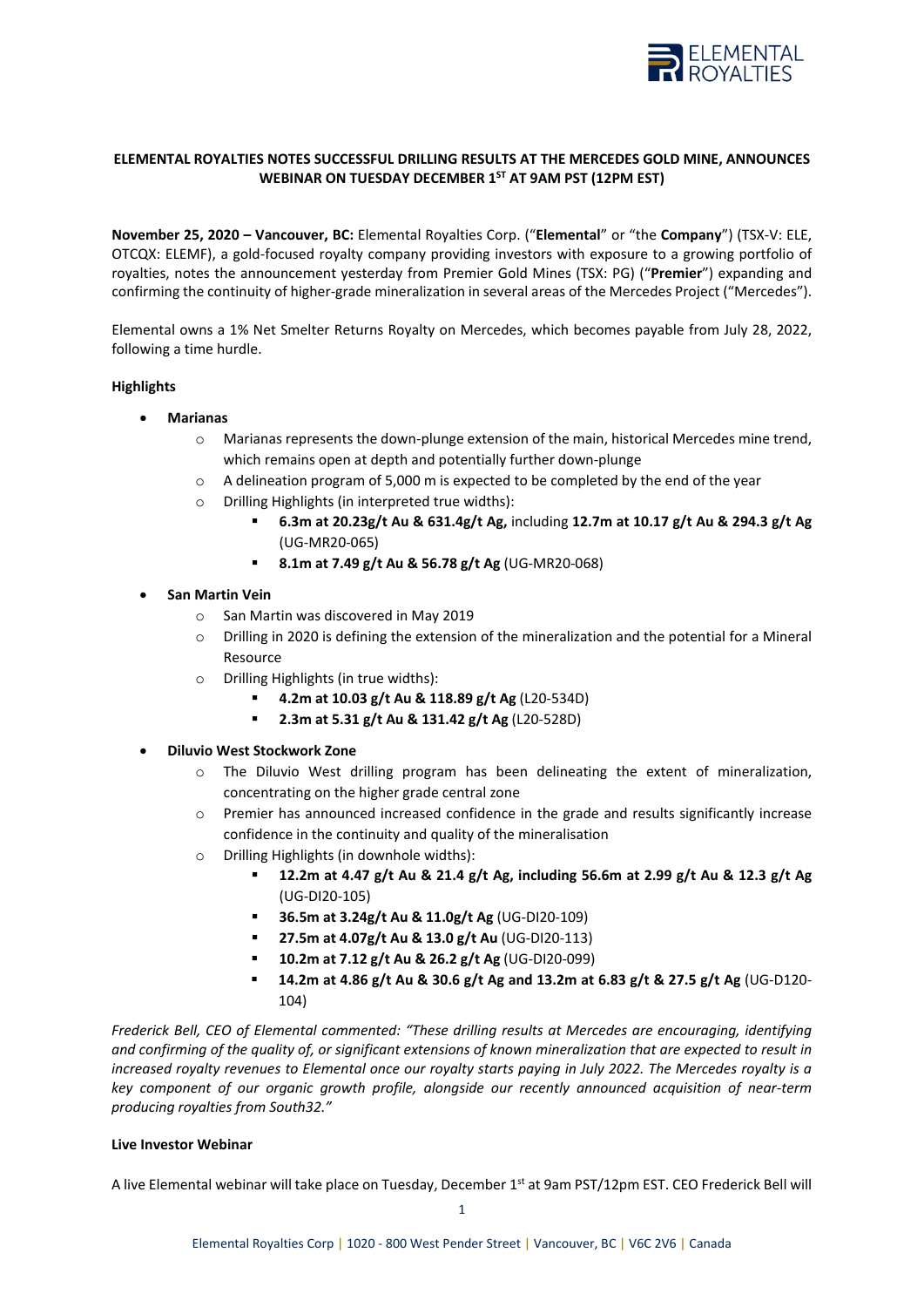

be available to answer questions following the presentation. Online registration and participation details may be found at the following link:

## https://zoom.us/webinar/register/WN\_xjESUo2TTy-W\_gvjqw3IVQ

For those unable to participate, a recording of the webinar will be posted to the Company's web site following the live broadcast.

The webinar will discuss the Company's recently announced acquisition of a portfolio of three gold royalties in Australia from a wholly owned subsidiary of South32 Limited (the "**Acquisition**").

## **Qualified Person**

Richard Evans, FAusIMM, Senior Vice President Technical for Elemental, and a qualified person under National Instrument 43-101 *Standards of Disclosure for Mineral Projects*, has reviewed and approved the scientific and technical disclosure contained in this press release.

#### **On behalf of Elemental Royalties Corp.**

#### **Frederick Bell** CEO and Director

For further information about the Company or this news release, please visit our website at www.elementalroyalties.com or by email at [info@elementalroyalties.com.](mailto:info@elementalroyalties.com)

Elemental is a proud member of Discovery Group. For more information please visit: discoverygroup.ca or contact 604-653-9464.

# *Neither the TSX-V nor its Regulation Service Provider (as that term is defined in the policies of the TSX-V.) accepts responsibility for the adequacy or accuracy of this press release.*

# **About Elemental Royalties**

Elemental is a gold-focused royalty company listed on the TSX-V in Canada and provides investors with lower risk precious metals exposure through a portfolio of nine high-quality royalties. This enables investors to benefit from ongoing royalty revenue, future exploration upside and low operating costs. Elemental's experienced team seeks to secure royalties in advanced precious metals projects, run by established operators, from its pipeline of identified opportunities.

Cautionary note regarding forward-looking statements

This release contains certain "forward looking statements" and certain "forward-looking information" as defined under applicable Canadian securities laws. Forward-looking statements and information can generally be identified by the use of forward-looking terminology such as "may", "will", "should", "expect", "intend", "estimate", "anticipate", "believe", "continue", "plans" or similar terminology.

Forward-looking statements and information include, but are not limited to, statements with respect to the transactions contemplated under the Acquisition, the future growth and development of the Company, future operations and work programs of Mercedes and future royalty payments derived from the Mercedes royalty. Forward-looking statements and information are based on forecasts of future results, estimates of amounts not yet determinable and assumptions that, while believed by management to be reasonable, are inherently subject to significant business, economic and competitive uncertainties and contingencies. Forward-looking statements and information are subject to various known and unknown risks and uncertainties, many of which are beyond the ability of Elemental to control or predict, that may cause Elemental's actual results, performance or achievements to be materially different from those expressed or implied thereby, and are developed based on